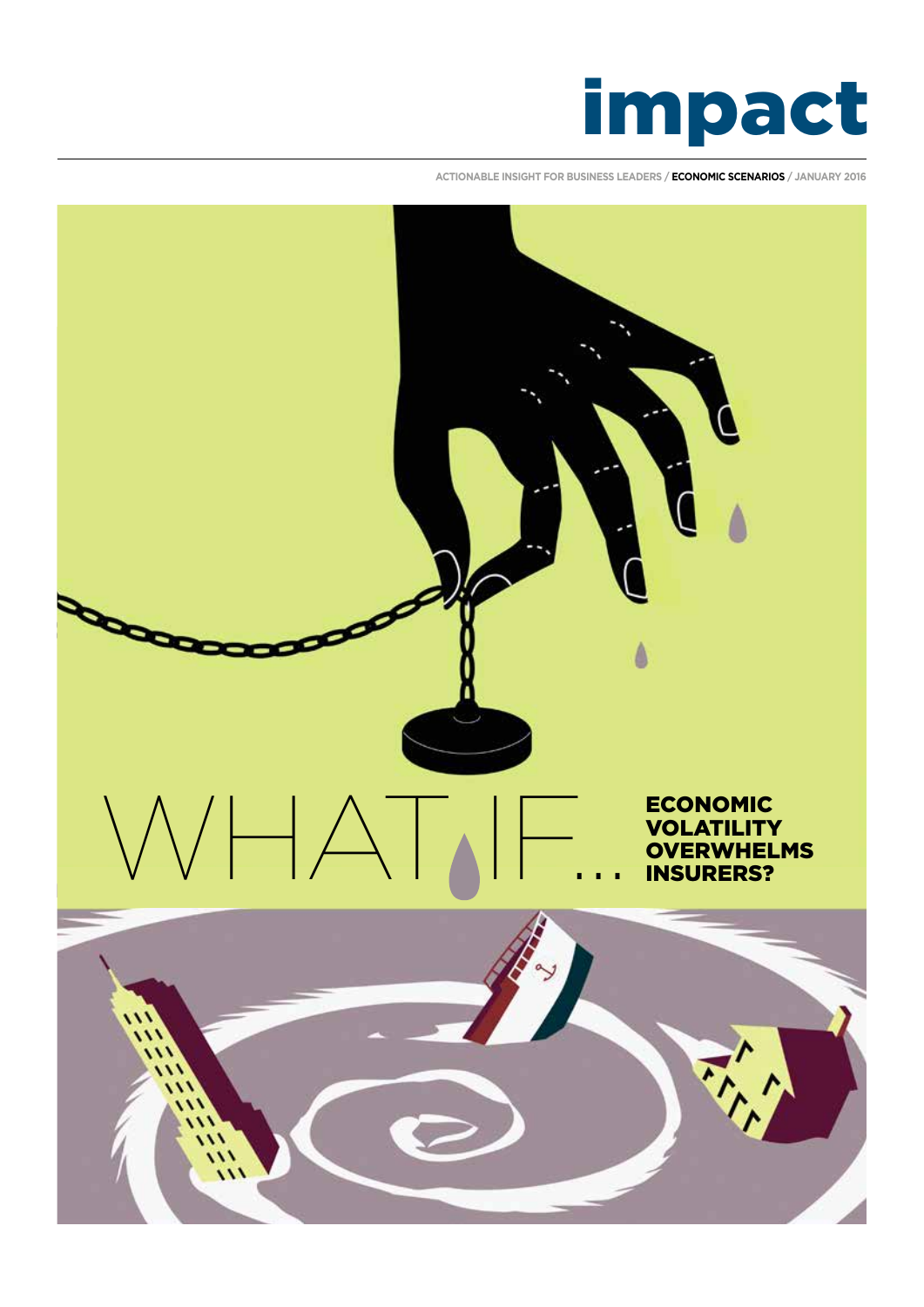02 **ACTIONABLE INSIGHT FOR BUSINESS LEADERS / ECONOMIC SCENARIOS / JANUARY 2016**

impact

Insurers know all about risk. Insurers know all about regulation. But do insurance company boardrooms spend enough time looking at political issues and their economic impact?

By David Worsfold

nsurers and reinsurers deploy a vast number of expert resources trying to understand the rapidly changing nature of the risks they underwrite, whether those be the erosion of asset returns caused by monetary policy, liability books struggling to cope with the extension of liability through new legal rights or technology, or longterm insurers juggling with greater longevity and  $\begin{array}{c} \hline \text{\\ \quad} \\ \text{\\ \quad} \\ \text{once:} \end{array}$ 

once attractive but now unsustainable promises. Regulation also depletes resources at the board level

as politicians and society demand tighter control of the financial sector, a process that was set in motion long before the crises of the last decade.

Politics takes centre stage, too, with political factors now posing as big a threat to the future prosperity of the industry as the riskier world it insures, along with the regulatory burden imposed upon it.

"While all of these challenges have been thrown into sharper focus by the regulatory pressures flowing from the implementation of Solvency II, they exist independently of this," says Tigran Kalberer, principal and consulting actuary at Milliman. "The transparency of Solvency II has only exposed the already existing volatility of insurers' balance sheets. There is a need for more sophisticated and rigorous management of assets and liabilities. Evaluating the impact of different economic scenarios on that delicate balance of assets and liabilities in a world of low returns and tight margins is required."

Michael Culligan, also a principal and consulting actuary at Milliman, agrees: "Set alongside that the inevitable influence of politics on economic decisions, and it becomes essential for boards to adopt a broad, multi-faceted approach to planning their responses to a range of overlapping, often inter-related, political and economic scenarios."

Here, we examine a number of the possible scenarios and their potential impact.

## WHAT IF…

### **• Spreads go up and interest rates stay low?**

This is one of the worst scenarios from a risk perspective as liabilities do not change but assets fall in value, making it a serious threat to solvency. Regulatory and political interests will clash because regulators will want risk-reduction while governments will not want insurers to bail out of their sovereign debt, which is subject to substantial spread risk. Quantitative easing (QE) programmes can release some of the pressure but these require a political will to deliver, and do not address the lack of trust in the sustainability of government debt, which is the root cause of rising spreads on government bonds. For many insurers the key will be how they manage their volatility adjuster if spreads widen.

Insurers review their resilience to developing economic trends on the understanding that political pressures are often national and narrow, and that decisions are taken on a supranational level. This can greatly increase the risk, for example in Italy where the government expects Italian insurers to support its own bonds, and can leave insurers very exposed if spreads on those bonds widen – a persistent threat while the Eurozone remains unstable.

One of the biggest challenges facing insurers is that even while the current regulatory models derived from Solvency II are being formed, the world is not standing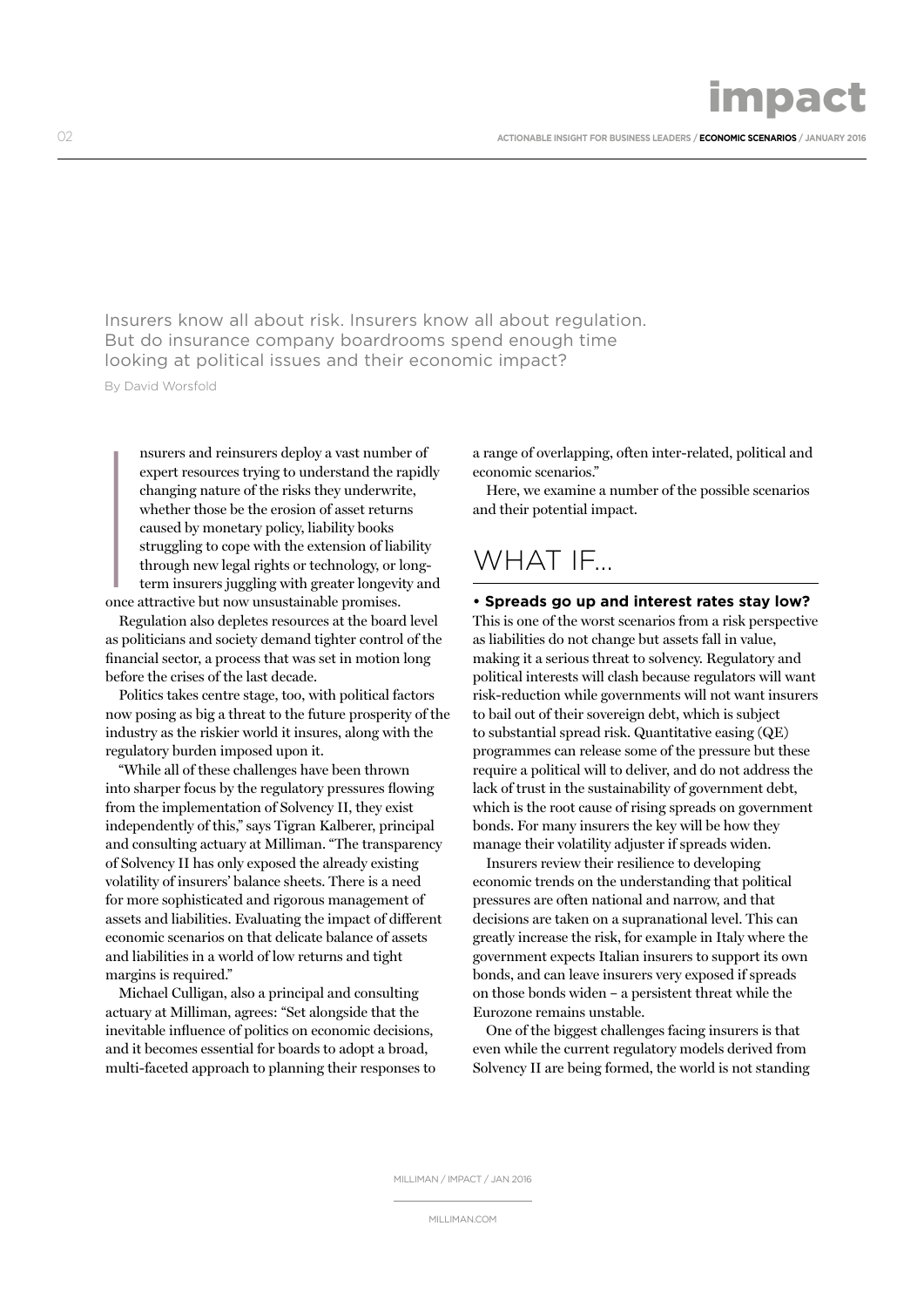infolatet i

*New, alternative asset classes have often been excluded from insurers' portfolios for good reasons, so caution must be applied. There may be big gains for those that get it right when adopting a riskier profile but there is a major downside for those who are reckless and get it wrong.*  Michael Culligan, principal and consulting actuary, Milliman

still. Economic and market volatility persists across the world and the regulators' ability to act in the face of fast-moving political and economic challenges is untested and uncertain.

"This throws the spotlight onto policies with longterm guarantees, which feature prominently in the back-books of the insurers of many central European markets, especially Germany," says Kalberer. "New products have been designed to address the need for some kind of guarantee, mitigating a large part of the asset risk, but it will take time for these to have an impact on balance sheets."

### **• Interest rates jump up suddenly, maybe not evenly, in the Eurozone, UK and US?**

The crucial focus for most insurers will be interest rates, which are influenced by so many factors that they are rarely out of the news. Central banks are keenly aware of the consequences of the years of historically low interest rates, and are showing increasing impatience at the conditions not emerging to start lifting them.

Insurers – especially those with long-term guarantees to policyholders – must be prepared for short-term shock if central banks get impatient and start pushing rates up quickly. This has the potential to wipe the unrealised gains that insurers have been sitting on. In the longer term a sustained upward movement of interest rates should be good news because it will enable insurers to reinvest at the new rates, making

it easier to match the guarantees. Yet those who have been hedging an interest rate rise could struggle to find collateral, thus exerting pressure on liquidity. It could also open up market opportunities for new insurers who wouldn't have to reposition investment portfolios but could take advantage of the higher rates immediately.

Alongside the key question of when – not if – rates will start to rise is, where will it end?

The current US Federal Reserve (Fed) projections take us to 3.5% by the end of 2018 but that seems too long, and too far. Many commentators are now focusing on a peak of between 2.5% and 3% being reached sometime in 2017. That would satisfy most insurers, giving them a chance to gradually re-shape more robust portfolios capable of withstanding other economic shocks. But portfolios will still need to be managed creatively, with value sought wherever it can be found.

Philippe Ithurbide, global head of research, strategy and analysis at Amundi, stresses the importance of factoring in the Fed's strategy as it will have a major influence on many financial institutions: "The US economy can probably withstand some interest rate increases. The global economy a bit less. And the financial markets, especially emerging ones, less still. This means the Fed's message is now absolutely crucial. Misinterpretation of the Fed's decisions remains a significant risk factor."

### **• Status quo – global interest rates stay as they are for a prolonged period of time?**

This is where the main economies have been for several years, so some portfolios may be running out of time thanks to unrealised gains being used up at an unsustainable rate. Companies must seek value and higher returns elsewhere if they are to avoid exposing themselves to creeping insolvency.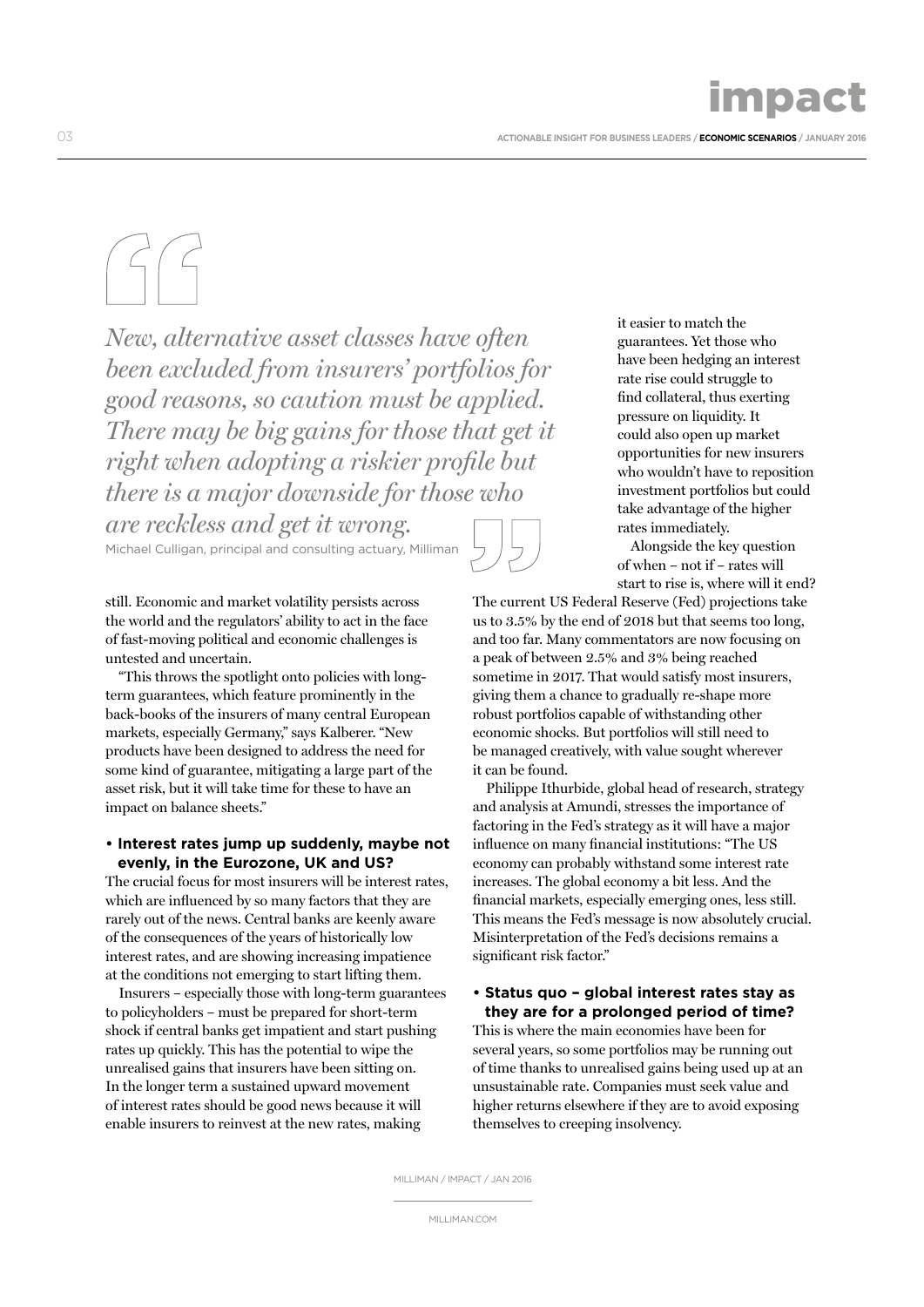# impact

04 **ACTIONABLE INSIGHT FOR BUSINESS LEADERS / ECONOMIC SCENARIOS / JANUARY 2016**

Yet insurers seeking higher returns by turning to other assets must be wary of exposing themselves to new risks. There is a trade-off between being clever and finding new, sustainable value and being reckless by buying assets of a poor quality. So much will depend on the attitude of regulators charged with implementing Solvency II, and that may not be even across Europe.

This is a major cause of concern to insurers, says Culligan: "The fear in boardrooms of losing market share and of retrenching in a world that measures success in terms of growth is palpable but fraught with major traps. New, alternative asset classes have often been excluded from insurers' portfolios for good reasons, so caution must be applied. There may be big gains for those that get it right when adopting a riskier profile but there is a major downside for those who are reckless and get it wrong."

This propensity of the largest insurers and reinsurers to move into alternative asset classes is still apparent today, according to the global ratings Agency AM Best. It says the highest rated European insurance groups have a buffer of 20-30% in their investment portfolios to withstand market value fluctuations and in some instances, they could endure even greater asset depreciations. The vast majority of assets are in high-quality fixed income instruments, but AM Best notes that the low interest rate environment has prompted many (re)insurers to allocate more money to real assets, including infrastructure projects, equities and real estate.

These assets undoubtedly come with greater risk, but part of that risk is due to short-term market movements not explainable by the underlying economics. Insurers, however, are long-term-oriented so are not affected by



these short-term movements, which regulation overemphasises. Yet questions remain: should insurers pocket the reward for being long term? Or are they being tricked by bankers simply overselling the value of these assets?

### **• The Eurozone fragments as the Greek debt crisis remains unresolved**

This is as much a political as an economic battleground and is by no means resolved despite the last-ditch agreements to avert the mid-summer crisis. Other, more recent crises may add to this danger.

Economists and the International Monetary Fund have warned about the unsustainability of the debts Greece is carrying, even if the unstable Greek government is able to implement most of the reforms demanded.

But for as long as Greece stays in the Eurozone it will be legally impossible to write off any of the debt. Breaking laws so blatantly would be the death-blow for the EU, so there are only two viable solutions: bet on time, or Greece leaving the Eurozone. Even if the Eurozone remains intact insurers will still be exposed to a period of interest rate volatility.

While insurers work to understand the implications of economic instability in a world of virgin regulation,

MILLIMAN / IMPACT / JAN 2016

MILLIMAN.COM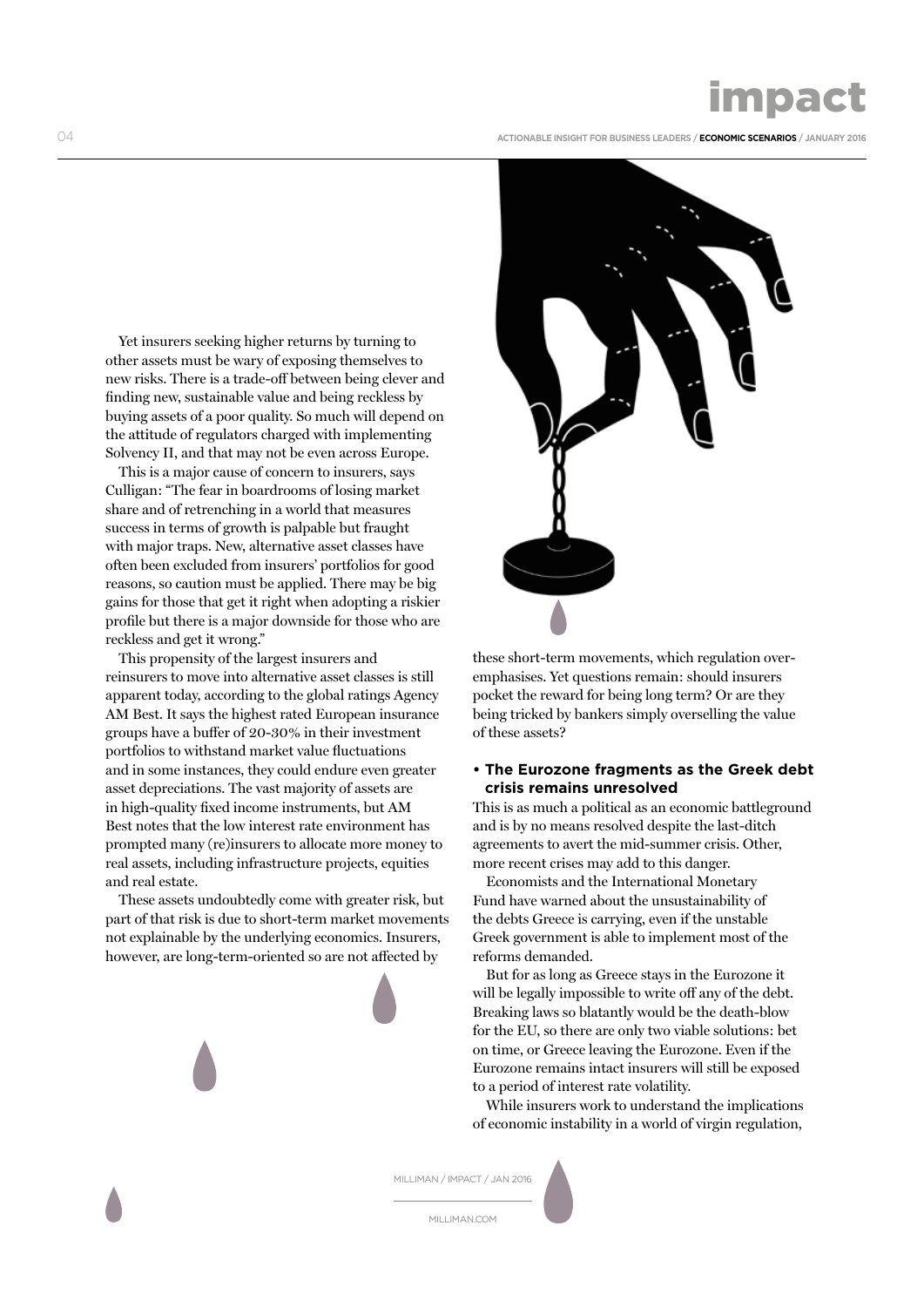05 **ACTIONABLE INSIGHT FOR BUSINESS LEADERS / ECONOMIC SCENARIOS / JANUARY 2016**

understanding the importance of politics in shaping government, central bank and regulatory responses to economic pressures has also become an essential element of economic modelling. This became apparent when, at the height of the Greek crisis, the European Central Bank stepped outside its own rules to keep Greece afloat and in the Euro while negotiations continued.

That politics and economics are of equal importance is a fact fully appreciated by the big insurers and reinsurers says Michel Dacorogna, scientific adviser at Scor. "Greek debt is not sustainable. They will not put in place and see through the measures necessary to deal with it. Most people think of this as just an economic problem but it is a political one, too. The key point is that having Greece outside of the Euro is politically unacceptable. With instability across the Middle East spreading, having Greece nailed into the EU is essential. I am much less pessimistic than many analysts on the future of the Euro. Not only is it very convenient for people, a factor not to be overlooked, it is much more resilient than people think."

Insurers also need to be aware of the broader issues, says Bob Swarup, principal at Camdor Global Advisors: "Almost everyone agrees that the debt is unsustainable. Give it six months, a year and the crisis will be back again. The danger for insurers is that if that wider contagion happens you are talking about not just economic turmoil but also economic and regulatory turmoil. Then you have to ask 'What does Solvency II even mean in that context?'."

### **• An inflation shock or creeping inflation hits major economies?**

An upwards thrust to inflation should be good news for insurers as central banks would most likely respond quickly with interest rate rises. But for some policyholders these circumstances will erode the value of the guarantees which – over the last six or seven years of low inflation – have maintained their value.

The danger for insurers is that if they respond to consumer demand and political pressure with increased guarantees, will they be exposing themselves to the same problems we see today? There will certainly be market pressure. The predictions of some economists that QE would spark consumer price inflation proved unfounded, but it has played a part in fuelling asset price inflation. Central banks are still working their way through the implications of QE but, far from fearing an inflationary push, they are now hoping that is precisely what more QE might do, as the UK and Europe look over the abyss of deflation. Indeed, the European Central Bank is eyeing a second round of QE because it fears the consequences of sustained low or negative inflation.

Assessing the risks of inflation to an insurance company balance sheet now means an analysis of the impact of zero inflation measured against the danger that providing an inflationary stimulus to economies might run out of control.

Dacorogna says there can be big rewards for insurers who make bold decisions when faced with this scenario: "Any inflation shock can be very damaging for insurers but you can insulate yourself. We saw this in Germany



*China acted as a shock absorber for the global economy, a punch bag seemingly able to soak up the recessionary blows that would otherwise have totally derailed global growth. China's stabilizing actions have led to an overheated property market, a build-up in debt and a roller-coaster ride for the stock market.* 

Stephen King, economic adviser to HSBC